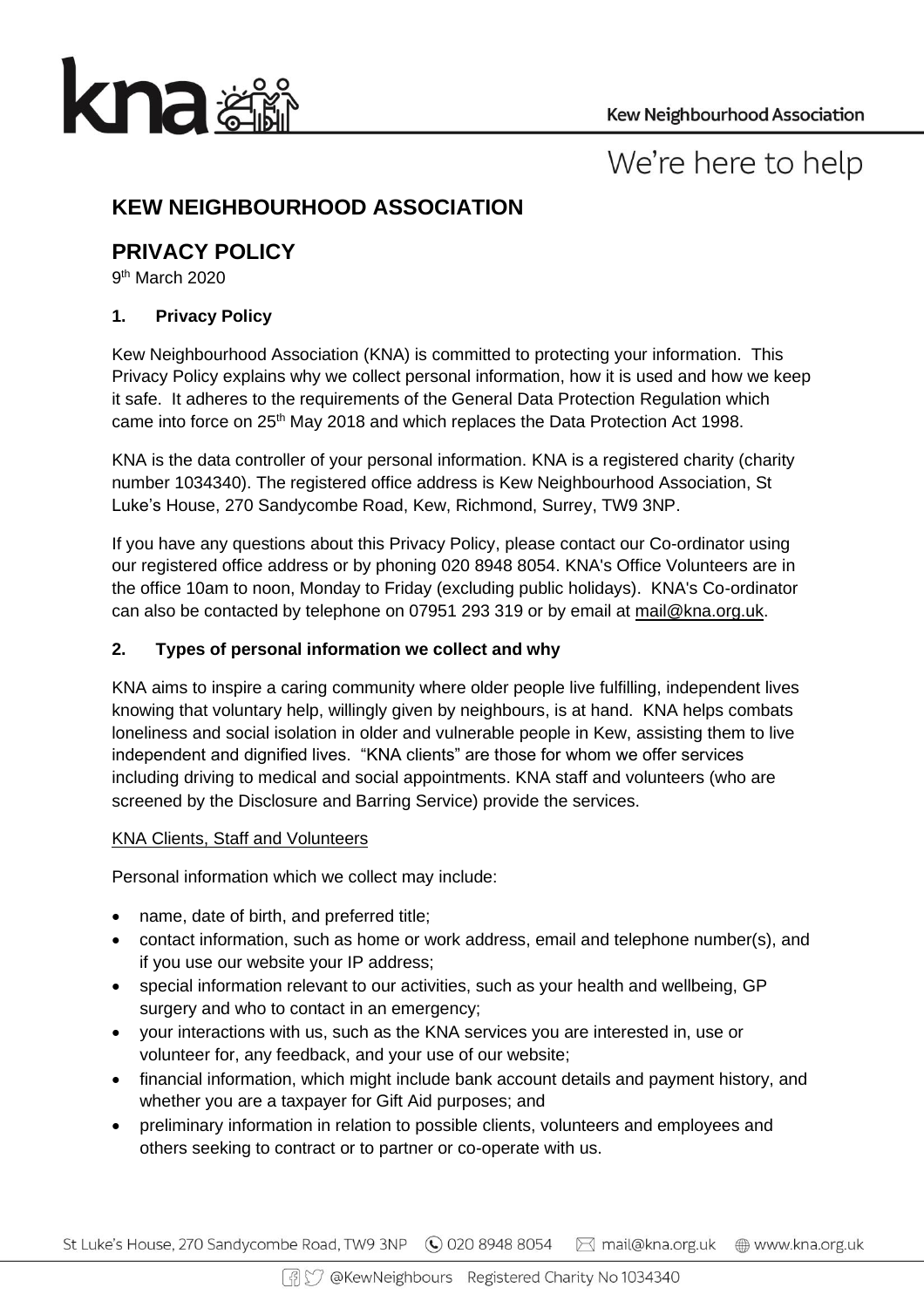# Donors

If you wish to make a regular donation to us, we will ask you to set up a standing order and will need your personal details to acknowledge payments. If you wish to make donations via Gift Aid, we will need confirmation from you that you are a UK tax payer through a signed Gift Aid Declaration Form.

#### Website users

If you visit our website [\(www.kna.org.uk\)](http://www.kna.org.uk/) we may collect information to assist in managing our websites such as IP address, the pages viewed and when, any referring website and your internet browser.

Our website and other materials may contain links to websites or apps that are owned and operated by third parties. These websites and apps will have their own privacy policies which you should review. We are not responsible for the privacy practices of third party websites or apps so your use of such is at your own risk.

#### **3. How we use your information**

We collect the minimum amount of information. Where we use your information, it may be because you consented to us doing so or because we have a legitimate interest to do so. Other reasons include having a legal obligation or to fulfil contractual obligations.

We may use your information in a variety of ways. We use personal information to:

- provide services;
- source and manage volunteers to provide those services;
- understand how our services are used, improve our services and identify, develop and offer new services;
- let you know about our existing and new services;
- attract financial and non-financial support from a wide range of supporters; and
- manage our administrative activities, protect our reputation, rights and assets, and resolve disputes.

We generally rely on explicit consent to use personal information, but also where use may be necessary:

- for compliance with legal obligations e.g. health & safety, maintenance of accounts, laws prohibiting discrimination, cooperation with law enforcement and other government investigating authorities, employment, social security, social protection laws and PAYE
- for the performance of a contract or prior to entering into a contract
- for provision of activities (clients and volunteers), and
- to protect your vital interests or those of some other individual, including when appropriate using carer or emergency contact information.

We will use your contact details to contact you but will not make electronic or telephone contact with you for direct marketing purposes without prior consent, which you can withdraw at any time (usually in the case of email by using the unsubscribe link in the email).

We may provide information to you by post, over the telephone, by e-mail and social media.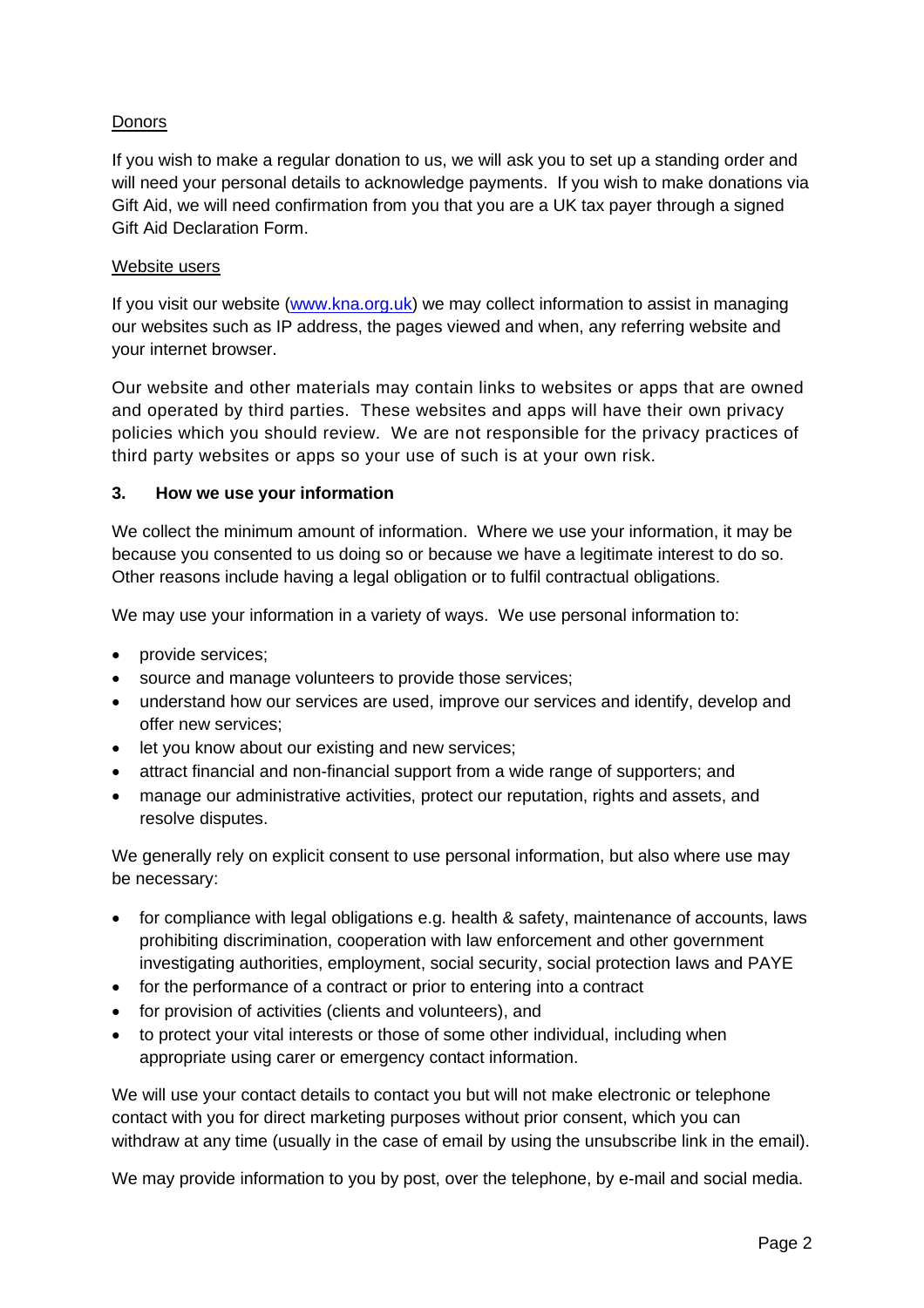## **4. Sharing your personal information**

We do not provide your personal information to any third parties for marketing purposes.

KNA staff and volunteers, other charities and third-party providers we co-operate or partner with in providing services for KNA clients will have access to personal information on a need-to-know basis. Where any personal information is shared, it will only be information relevant to the specific service.

Our policy is not to share personal information with commercial third parties for their own purposes (i.e. separate from any activity they are undertaking on our behalf or at our request or in co-operation or partnership with us).

All personal information is stored on Lamplight, a secure database (for further information on Lamplight and their GDPR compliance visit this [link](https://www.lamplightdb.co.uk/the-system/gdpr/) www.lamplightdb.co.uk/gdpr-faqs/). Third-party suppliers who have access to personal information about you will include in particular:

- (a) the Avenue Club via Lamplight for the sole purpose of viewing the Work Tab to view KNA Drivers in the event of a query (it is agreed between KNA and the Avenue Club that their access to Lamplight is solely for this purpose);
- (b) providers of contractual benefits agreed with employees;
- (c) our independent examiner/auditor while producing financial statements; and
- (d) suppliers of 'cloud' storage on our IT systems ([link](https://superhighways.org.uk/) www.superhighways.org.uk)

If you are looking to become an employee or volunteer, information about you will be supplied to the Disclosure and Barring Service. If you are an employee, information about you will be supplied to HM Revenue and Customs for tax and social security.

We may make personal information about you available to the police, the Charity Commission for England & Wales (our regulator) and other government entities, but only to the extent permitted or required by law.

#### **5. How we keep your personal information safe**

We use anti-virus software and we treat all personal information confidentially. In order to comply with information requests received from regulatory bodies such as HMRC, we need to retain data for a specific period after which the data is destroyed. However, we only retain your personal information for the minimum amount of time required.

Personal information we collect will not be kept for longer than is reasonably necessary. For KNA clients, volunteers and employees (and individuals connected with third party suppliers or other organisations we are in contact with), we will retain most information while you continue to have dealings with us, and usually for not more than four years thereafter.

Personal information will subsequently be deleted completely or anonymised (for example, by aggregation with other data) for statistical analysis and business planning. In the case of former clients, volunteers and employees, we will retain name, date of birth and the period of the KNA relationship for not more than two years after we become aware of their death.